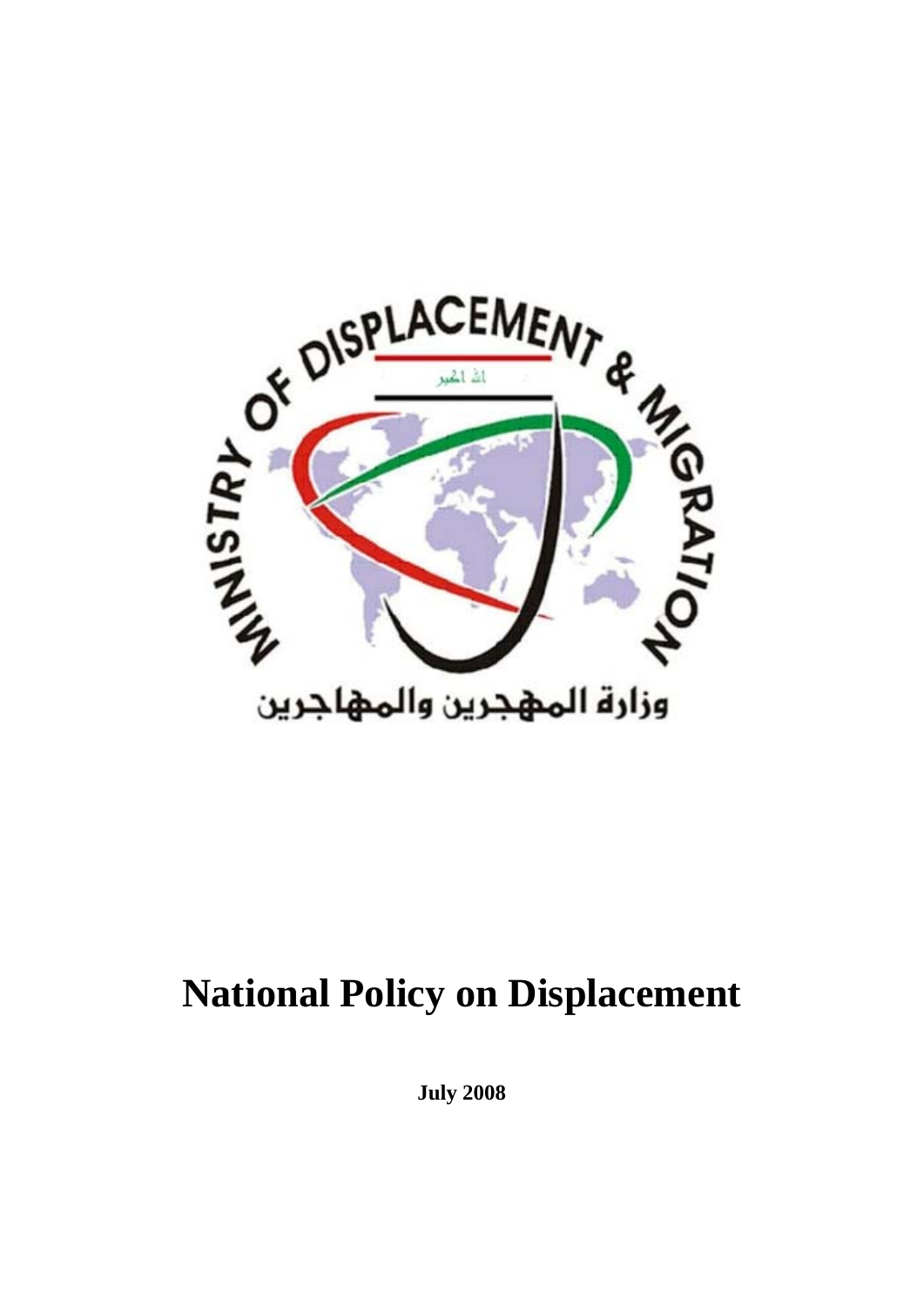

# **Table of Contents**

| 6.8 Right to Freedom of Expression and Access to Information  10   |  |
|--------------------------------------------------------------------|--|
|                                                                    |  |
|                                                                    |  |
| 6.11 IDP Families' Right to Rehabilitation and Job Opportunities11 |  |
| 6.12 Right of Having the Needs of Persons with Special Needs Met11 |  |
|                                                                    |  |
|                                                                    |  |
|                                                                    |  |
|                                                                    |  |
|                                                                    |  |
|                                                                    |  |
|                                                                    |  |
|                                                                    |  |
|                                                                    |  |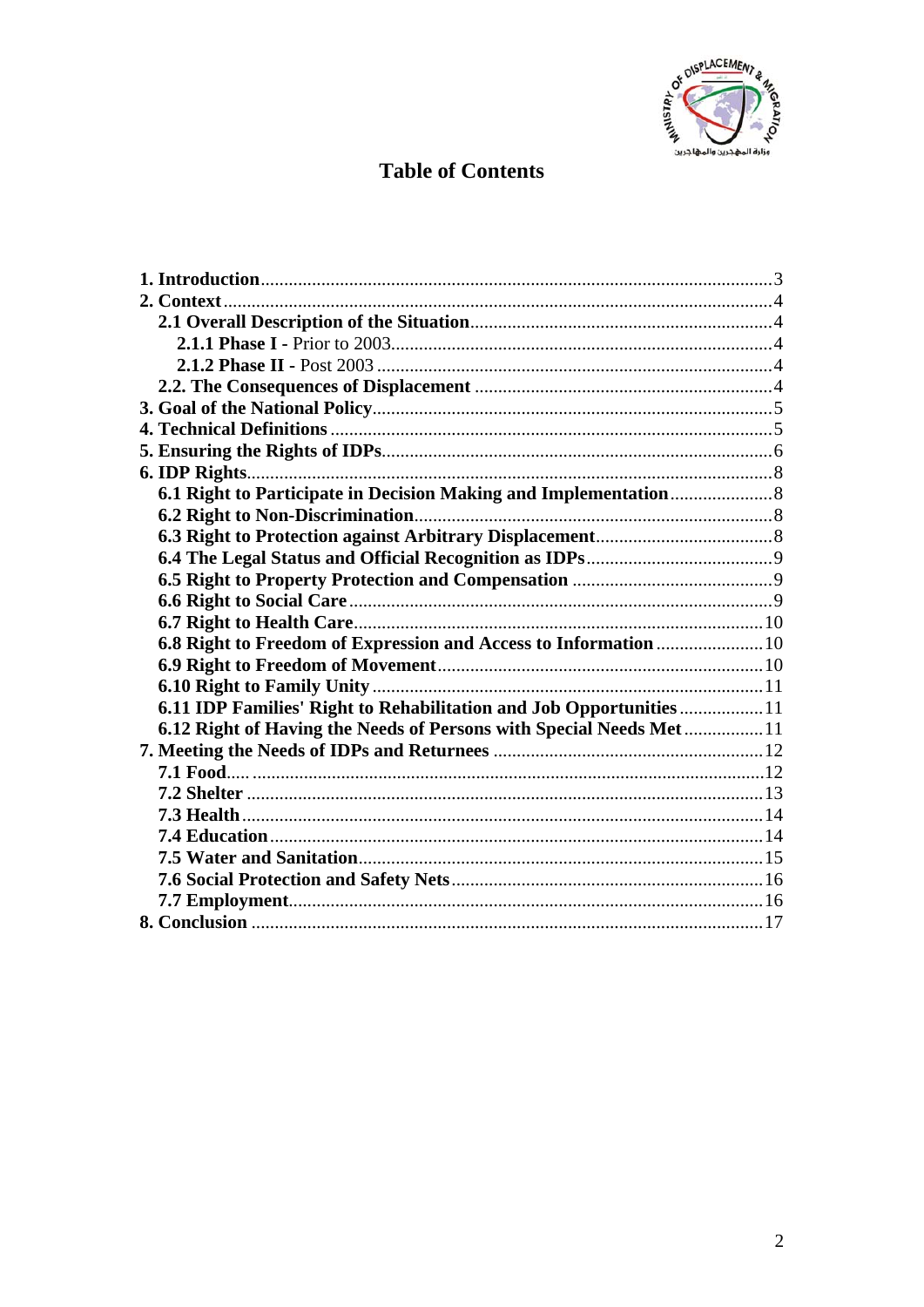

### <span id="page-2-0"></span>**1. Introduction**

The displacement of Iraqis is one of the key challenges faced by the Government of Iraq and international community. Displacement in Iraq has reached an alarming level which has attracted the attention of all Government, non-governmental and international agencies trying to find appropriate solutions and strategies to reverse the situation and swiftly address the issues.

In the years before and after the fall of the former regime, Iraq witnessed a wide variety of forced displacement. This has created large groups of displaced persons both inside and outside the country. Such a situation has created many challenges in all governorates and for all sectors of Iraqi society. As a result, displacement has become one of the most complicated and difficult issues the Government of Iraq must address immediately and in the future.

The magnitude and the nature of displacement and the dispersal of Iraqis around the country and in other states has interlinking political, humanitarian, social and economic dimensions. The complex nature of the displacement has meant any solution must extend beyond the Government and involve the wider international community. The latter has a responsibility to intervene and offer help by supporting and assisting the Government of Iraq and the Iraqi society to overcome this problem.

Hence, the Government of Iraq will implement a National Policy on Displacement through its line ministries and institutions. This policy comes with a vision for the future in order to understand the nature and size of the problem as well as to mobilize national and international efforts to develop relevant solutions and reconstruct the fabric of Iraqi society. This reconstruction should take place on the basis of citizenship or ties to the country based on long-term stay, decent living, fair distribution of wealth, enjoyment of public and private rights and freedoms as guaranteed by the Iraqi Constitution and all national and international legislations and instruments.

This Policy has been developed through wide consultations led by the Ministry of Displacement and Migration (MoDM) and Kurdistan Regional Government (KRG), supported by the international community, with a large number of stakeholders at the local, regional and national levels in Iraq. The consultations also involved the groups and communities affected by displacement (both internally displaced persons [IDPs] and host communities), professionals working with mixed communities, national Non-Governmental Organizations (NGOs) and local authorities.

Therefore, this National Policy comes as a national achievement involving many concerned actors and institutions in order to arrive at a new strategic vision to solve this national issue.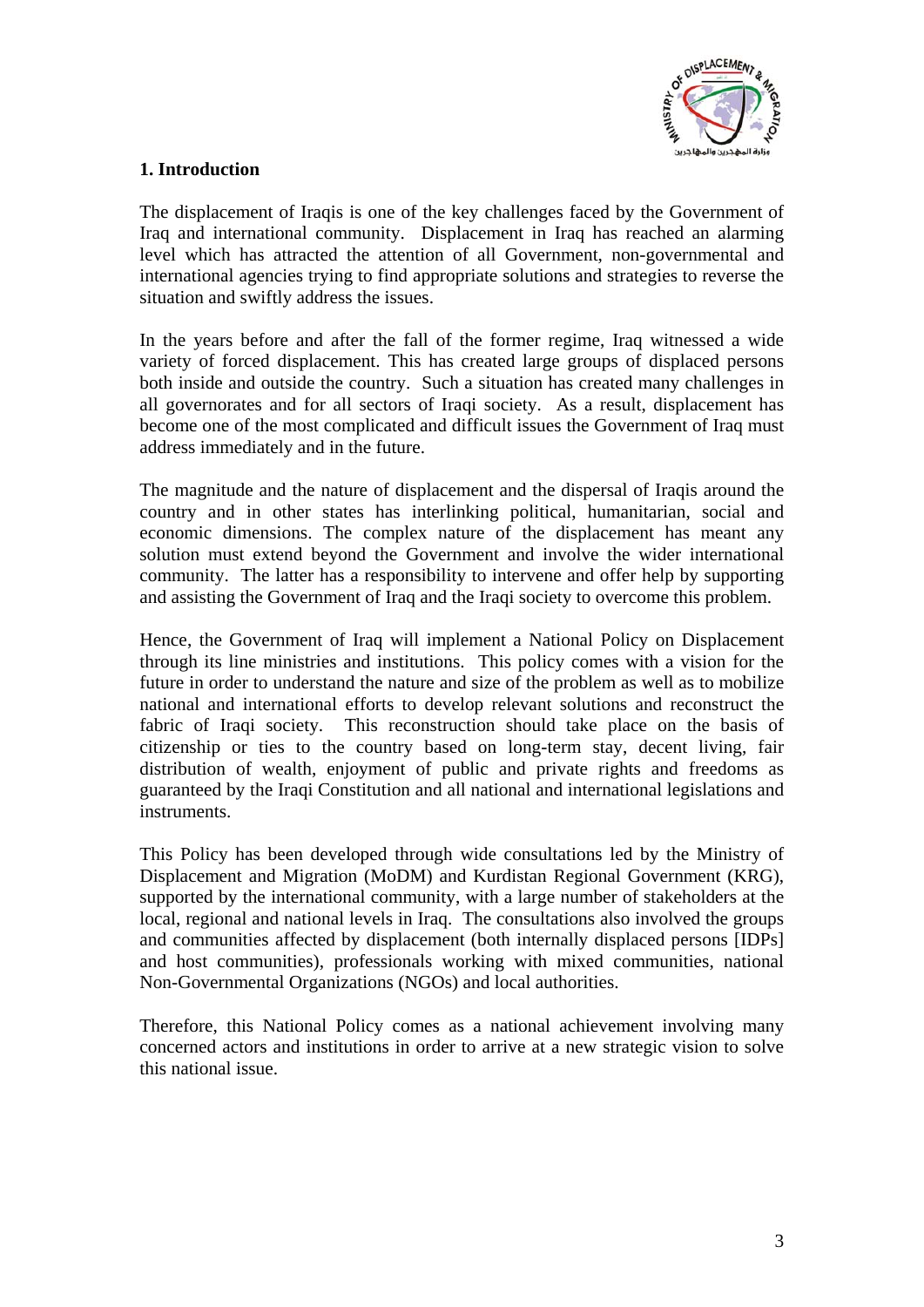

# <span id="page-3-0"></span>**2. Context**

The Policy seeks to offer a general description of the problem and identify its dimensions and scale in Iraqi society. The National Policy also identifies the basic goals and means to be pursued and achieved.

# **2.1 Overall Description of the Situation**

Iraq has witnessed successive periods of displacement throughout modern history. The problem has continued to develop as a phenomenon of varying degrees and in numerous locations during the days of the former regime. All ethnic and religious groups have suffered as a result of this phenomenon. Following the fall of the former regime the most notable displacement occurred as a direct result of terrorist attacks and sectarian violence in Iraq.

Displacement in Iraq can be divided into two phases:

# **2.1.1 Phase I -** Prior to 2003

It is estimated that there are 1.2 million people affected by protracted displacement over the course of 40 years up to 2003 as a result of the policies of the former governments of Iraq, of conflicts with neighbouring countries or of those among various factions within Iraq. This number includes the "transferred/relocated populations", i.e., those who were forced to leave their homes as a result of state policies.

# **2.1.2 Phase II -** Post 2003

Many people were displaced as a result of the invasion and the conflict that followed the fall of the Saddam Hussein Regime in 2003. Since the bombing of the shrine of the Two Askari Imams (Peace be upon them) in Samara on 22 February 2006, there has been an increase in the number of displaced persons due to the ongoing conflict, sectarian violence, lack of meeting basic needs and criminal violence. By mid 2008, the total number of displaced persons has reached 1.6 million.

A large number of families were affected by displacement driven by sectarian tension, particularly families that are composed of individuals who have different religious and ethnic affiliations.

# **2.2. The Consequences of Displacement**

- 1. A large number of people went into displacement inside and outside Iraq; given their forced displacement homes and assets were taken and family members were separated from each other which led to social, psychological and economic consequences that must be addressed through a consolidated national effort to provide solutions.
- 2. Displacement has negatively impacted the education sector: educational levels and performance of many students has deteriorated. Students were forced to leave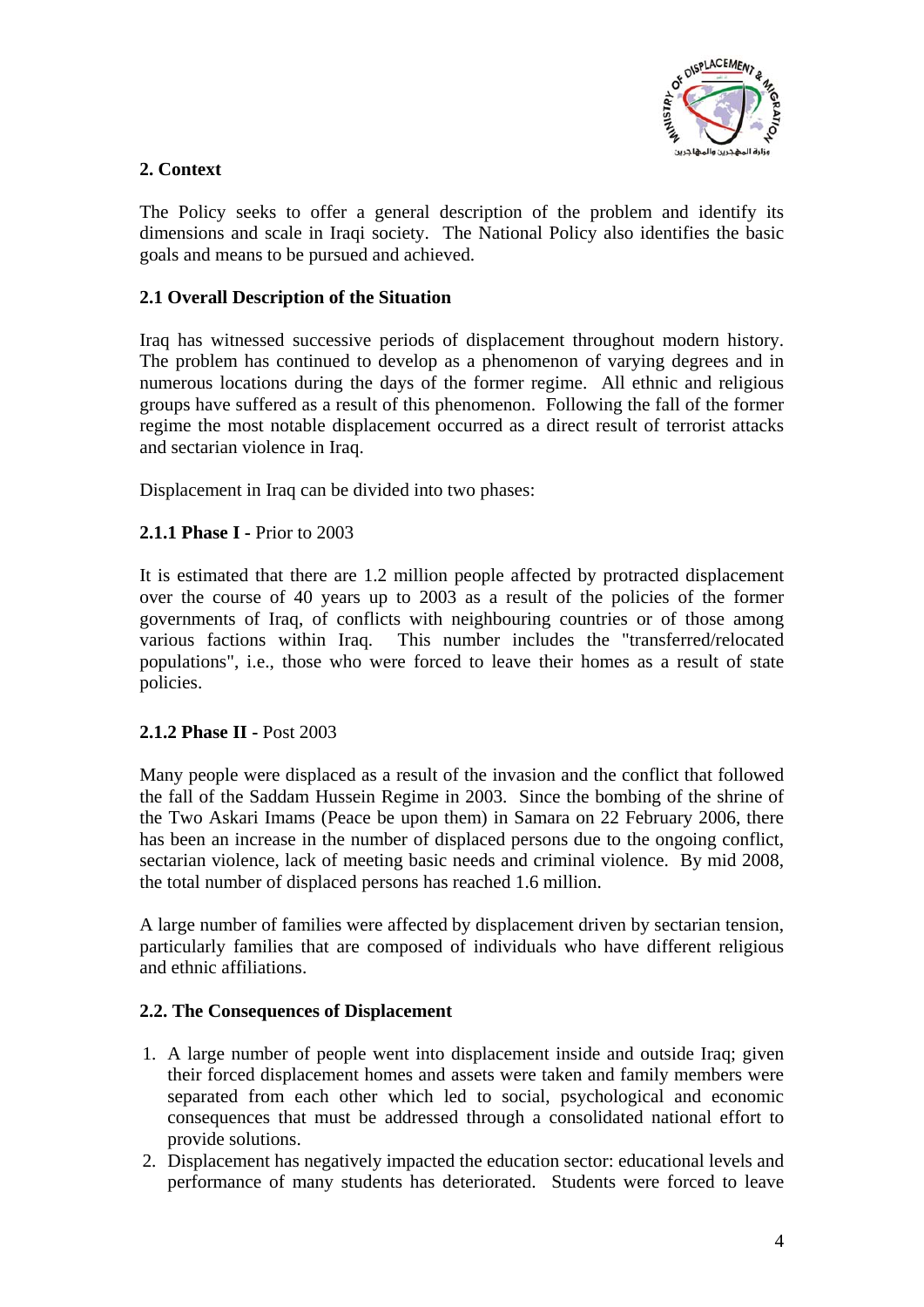

<span id="page-4-0"></span>their schools, colleges and institutes to seek employment or have joined the long line of unemployment that has become one of the key sources of discontent that has fed terrorism undermining Iraqi society; many competent teachers/professors were also forced to leave their roles.

- 3. Many people lost their jobs and sources of income. Lack of employment opportunities has driven some of them into joining terrorists and other illegally armed groups.
- 4. The fabric of society has been negatively affected and has led to major demographic changes on all social levels and in all Iraqi areas.
- 5. Health and environment has deteriorated or degraded as infrastructure was unable to accommodate the continuous increase in the number of the displaced who went to areas that have no capacity to offer the required services.

#### **3. Goal of the National Policy**

The goal of this National Policy is to find durable solutions and to set an effective, realistic and comprehensive framework to respond to the needs of the displaced persons regardless of whether their displacement is characterized as protracted or recent. The wide scope of displacement in Iraq requires a unified response at all levels of Government that will include the following activities:

- 1. Set up a comprehensive, effective and realistic workplan based on facts and respond to all basic needs to deal with all aspects of displacement.
- 2. Provide adequate protection and assistance to displaced persons at all levels.
- 3. Specify coordination structures among all state institutions to provide protection and assistance in a more effective manner to the displaced persons and returnees, and covering needs during emergencies.
- 4. Allocate funds and develop relevant financial procedures for the implementation of this Policy.

#### **4. Technical Definitions**

In order to provide the necessary clarifications, this section seeks to present some definitions for the terminology used:

- 1. A Policy: a guiding and informed plan of action that aims at arriving at desired goals.
- 2. A Strategy: a term derived from the word "policy'' (in Arabic) that involves tangible and realistic tools used to carry out that policy.
- 3. Internally Displaced Persons (IDPs): persons or groups of persons who have been forced or obliged to flee or to leave their homes or places of habitual residence, in particular as a result of or in order to avoid the effects of armed conflict, situations of generalized violence, violations of human rights, natural or human-made disasters, and who have not crossed an internationally recognized State border.
- 4. A Refugee: is (a) a person who, owing to well-founded fear of being persecuted for reasons of race, religion, nationality, membership of a particular social group or political opinion, is outside the country of his nationality or habitual residence and is unable or, owing to such fear, is unwilling to avail himself of the protection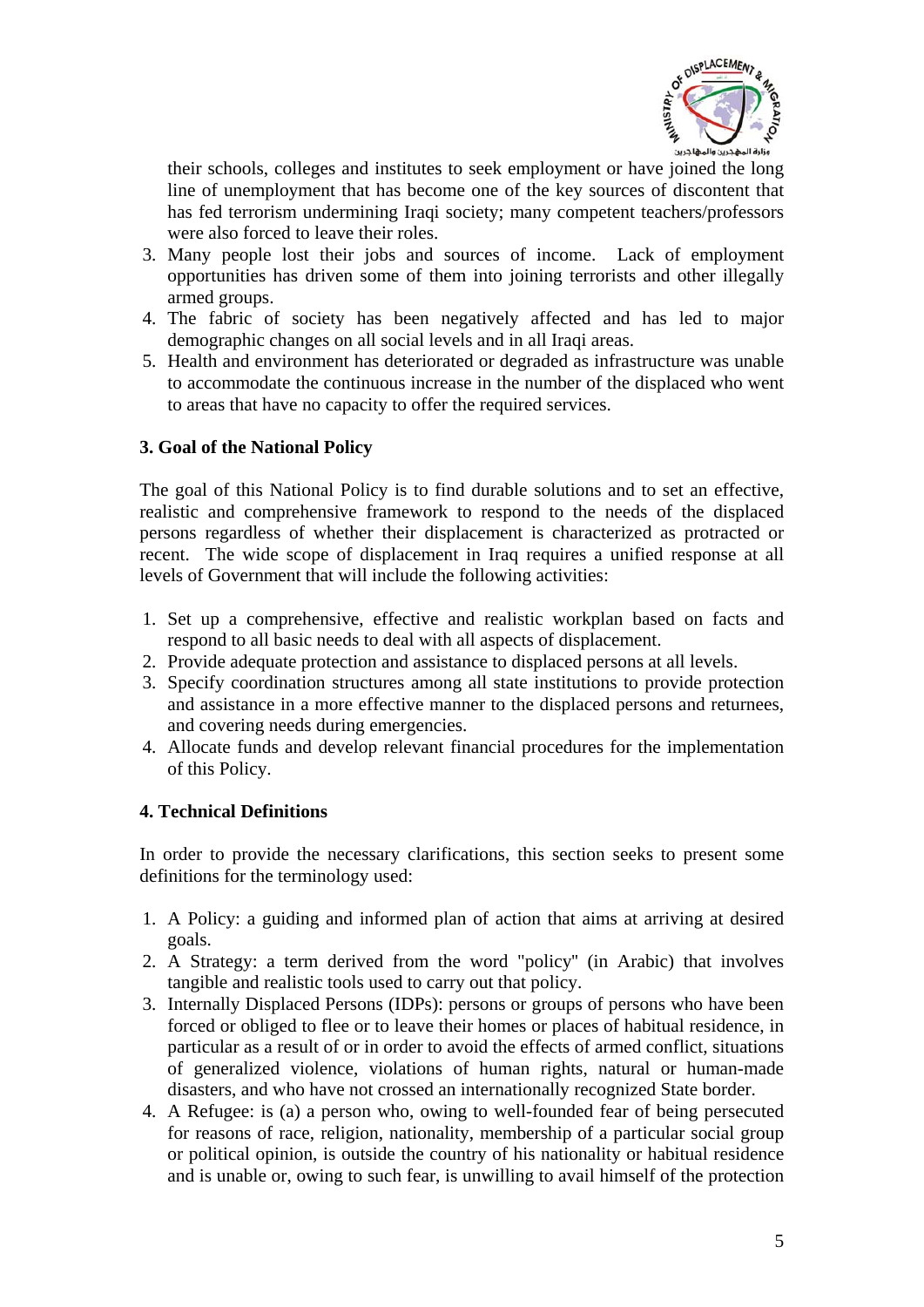

<span id="page-5-0"></span>of that country, and who is not excluded from protection; (b) is a person who owing to external aggression, occupation, foreign domination or events seriously disturbing public order in either part or the whole of his country of origin or country of nationality, is compelled to leave his place of habitual residence in order to seek refuge in another place outside his country of origin or nationality.

- 5. Durable solutions: durable solutions are based on three elements long-term security, restitution of or compensation for lost property and an environment that sustains the life of former displaced persons under normal economic and social conditions.
	- Return: the term is used to describe the process of a person's return to his or her home or place of habitual residence; returnees are former displaced persons or refugees who returned to their homes or places of habitual residence.
	- Local integration: the term describes the process through which the formerly displaced persons settle into the social, economic, cultural, and political fabric of the community where they initially found temporary refuge.
	- Resettlement: the term describes the process whereby former internally displaced persons or refugees start a new life in a community that is neither their home of origin, place of habitual residence nor where they have found initially temporary refuge.
- 6. Emergency/Contingency: an emergency is a sudden unforeseen crisis usually involving danger, and requires immediate actions; emergencies can be natural or man-made disasters.
- 7. The Guiding Principles on Internal Displacement: these principles bring together the rights of IDPs and the responsibilities and roles of national governments and non-state actors. Although these principles are not binding like a treaty, they are based on and reflect existing standards of international law, which are binding. The Guiding Principles apply to all stages of internal displacement, i.e., before, during and after displacement.

#### **5. Ensuring the Rights of IDPs**

Displaced persons, like all other residents of Iraq, enjoy basic rights guaranteed by the Iraqi Constitution, national legislation and international law. The aforementioned legislation and instruments stipulate the basic rights, principles and standards which this National Policy seeks to stress, including from the following legal and constitutional facts:

- 1. Emphasizing that the Republic is an independent and fully sovereign state as stipulated in UN Security Council (UNSC) resolutions, the most recent of which is Resolution No. 1790 of 18 December 2007.
- 2. In accordance with the provisions of UNSCR 1770 of 10 August 2007, the United Nations is bound to offer aid and assistance to the national elected government regarding legal and constitutional matters as well as other issues pertaining to displacement and migration.
- 3. Taking directions from the Guiding Principles on Internal Displacement, approved during the UNGA 54<sup>th</sup> session in 1998, which became part of international law.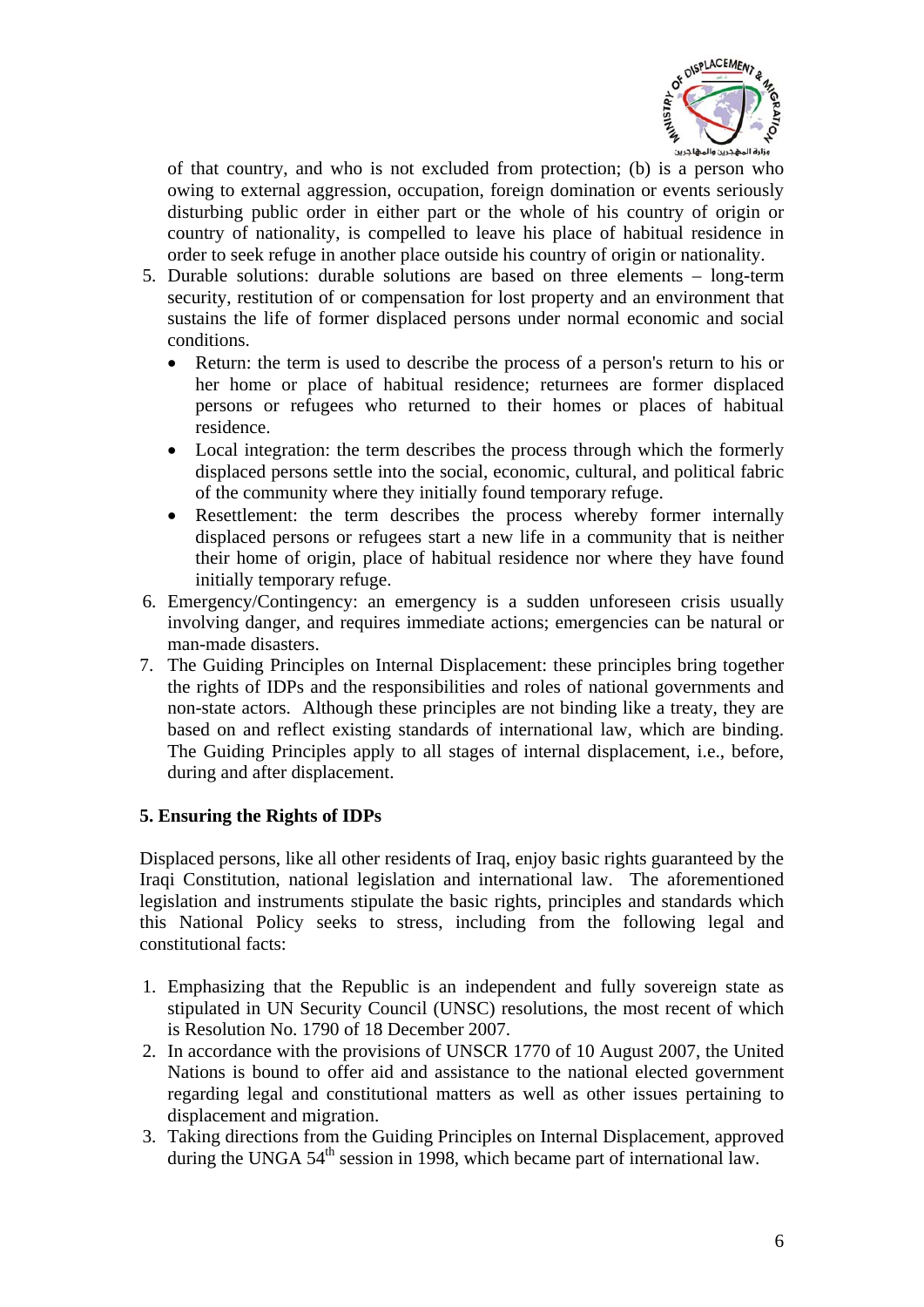

- 4. Knowing that the 2005 Iraqi Constitution endows the Iraqi citizens with many rights and freedoms including for the displaced and migrants, entrusts the federal authority with the task of maintaining the unity of Iraq (article 109), and recognizes that Iraq is a country of multiple ethnicities, religions and sects (article 3), adopts the rule of law (article 5), considers all Iraqis to be equal without any discrimination based on sex, race, ethnicity, origin, color, religion, sect, faith, or opinion (article 14); the constitution also grants every citizen the right to life, security and freedom (article 15), guarantees every individual's right to personal privacy (article 17), gives every citizen the right to take part in public affairs and enjoy political rights (article 20), considers work a right for all Iraqis (article 22), deems private property protected (article 23); it prohibits all forms of violence, arbitrariness and economic exploitation of children (article 29), affirms the right of Iraqis to social security and health insurance (article 30), emphasizes the provision of care for the disabled and people with special needs (article 32), guarantees the right to education (article 34); the Constitution highly recognizes the public liberties of the freedom and dignity of humans and protection against intellectual, political and religious coercion and military labour (article 37), as well as the right to the freedom of thought, telling apart what is right or wrong and belief (article 42) and emphasized the status of Iraqis when moving, traveling or residing inside and outside Iraq while not denying them their right to return home (article 44).
- 5. The Iraqi penal legislation has also guaranteed all citizens (including the displaced and migrants) their rights to property (a house or an apartment) and protection of their assets and property; such legislation includes Resolution No. 36 of 2 April 1994 issued by the now dissolved Revolutionary Command Council that penalizes individuals living in a house or apartment without the owner's prior consent. Other pieces of legislation in this regard include articles 440-446 of the Penal Code No. 1/1969.
- 6. Further rights of relevance for IDPs result from international conventions and instruments Iraq has ratified or acceded to. These instruments include the following: The International Covenant on Civil and Political Rights, International Covenant on Economic, Social and Cultural Rights, Convention on the Rights of the Child, Convention on the Elimination of all Forms of Racial Discrimination and the Convention on the Elimination of all Forms of Discrimination against Women. The rules and regulations of International Humanitarian Law (IHL) are binding under all circumstances. They oblige both state and non-state actors participating in the conflict.

The Government of Iraq recognizes that the protection of IDPs and returnees lies within its legal responsibility/mandate and pledges to work towards making available all government facilities to effectively solve this problem (displacement) while taking into consideration the nature and scale of displacement.

The Government of Iraq welcomes the constructive efforts of the international community to help Iraq to solve this problem, particularly in the field of humanitarian assistance and relief of the IDPs, and the support of the international community to Iraq in this regard. The Government of Iraq emphasizes that it adopts a policy to solve the problem of Iraqi IDPs while taking into consideration all international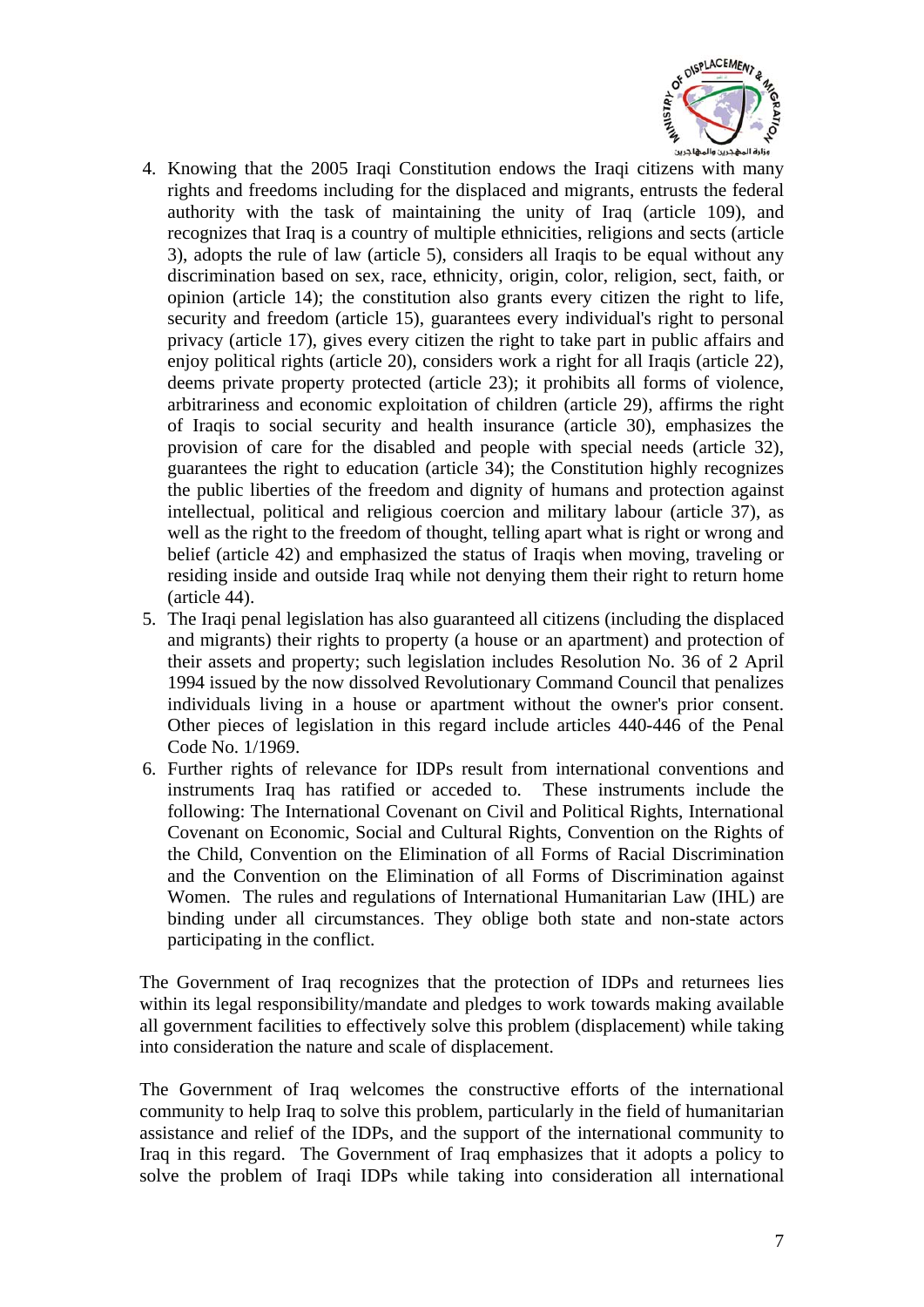

<span id="page-7-0"></span>commitments and pledges. Hence, the Government of Iraq – in collaboration with its partners - will consider what is compatible with Iraqi law, International Humanitarian Law, the International Law of Human Rights, the UN Guiding Principles on Internal Displacement, UN Principles Related to Housing and Property Restitution as a leading guidance for the adopted policy.

# **6. IDP Rights**

#### **6.1 Right to Participate in Decision Making and Implementation**

The Government of Iraq recognizes that it is important to involve displaced citizens in selecting their government and leaders of the country through free and fair elections; the Government of Iraq also recognizes that displacement should not be used as an excuse to deny citizens their right to run for office during elections.

When it comes to finding solutions, displaced persons and host communities should be involved in planning, designing and implementing appropriate strategies and programmes concerning their return, integration or resettlement.

Vulnerable groups such as women, children, youths and elderly should participate in developing the aforementioned strategies, programmes and activities and take part in the decisions that directly affect their lives, taking into consideration the information provided by the displaced persons because they know first-hand the situation on the ground and are, therefore, most fit to determine their actual needs.<sup>[1](#page-7-1)</sup>

#### **6.2 Right to Non-Discrimination**

As far as fulfilling any of these rights and freedoms is concerned, IDPs shall not be discriminated against on the basis of their being displaced. Article 14 of the 2005 Iraqi Constitution stipulates the principle of non-discrimination regardless of sex, race, origin, colour, religion, faith, sect, belief, opinion or socio-economic status.

The Government of Iraq will ensure all assistance be offered on the basis of humanitarian principles without any discrimination.<sup>[2](#page-7-2)</sup>

Such assistance will neither be diverted nor transferred for any political or military reasons; under no circumstances shall this assistance be used as a political weapon.

#### **6.3 Right to Protection against Arbitrary Displacement**

Every human being has the right to be protected from arbitrary displacement from her or his house, land or place of habitual residence. The Government pledges to undertake all basic steps to integrate the protection from displacement in its

<u>.</u>

<sup>&</sup>lt;sup>1</sup> Principle 22 of the UN Guiding Principles on Internal Displacement (Guiding Principles).<br><sup>2</sup> Principles 1 and 24 of the Guiding Principles: and article 14 of the 2005 Iraqi Constitution

<span id="page-7-2"></span><span id="page-7-1"></span><sup>&</sup>lt;sup>2</sup> Principles 1 and 24 of the Guiding Principles; and article 14 of the 2005 Iraqi Constitution.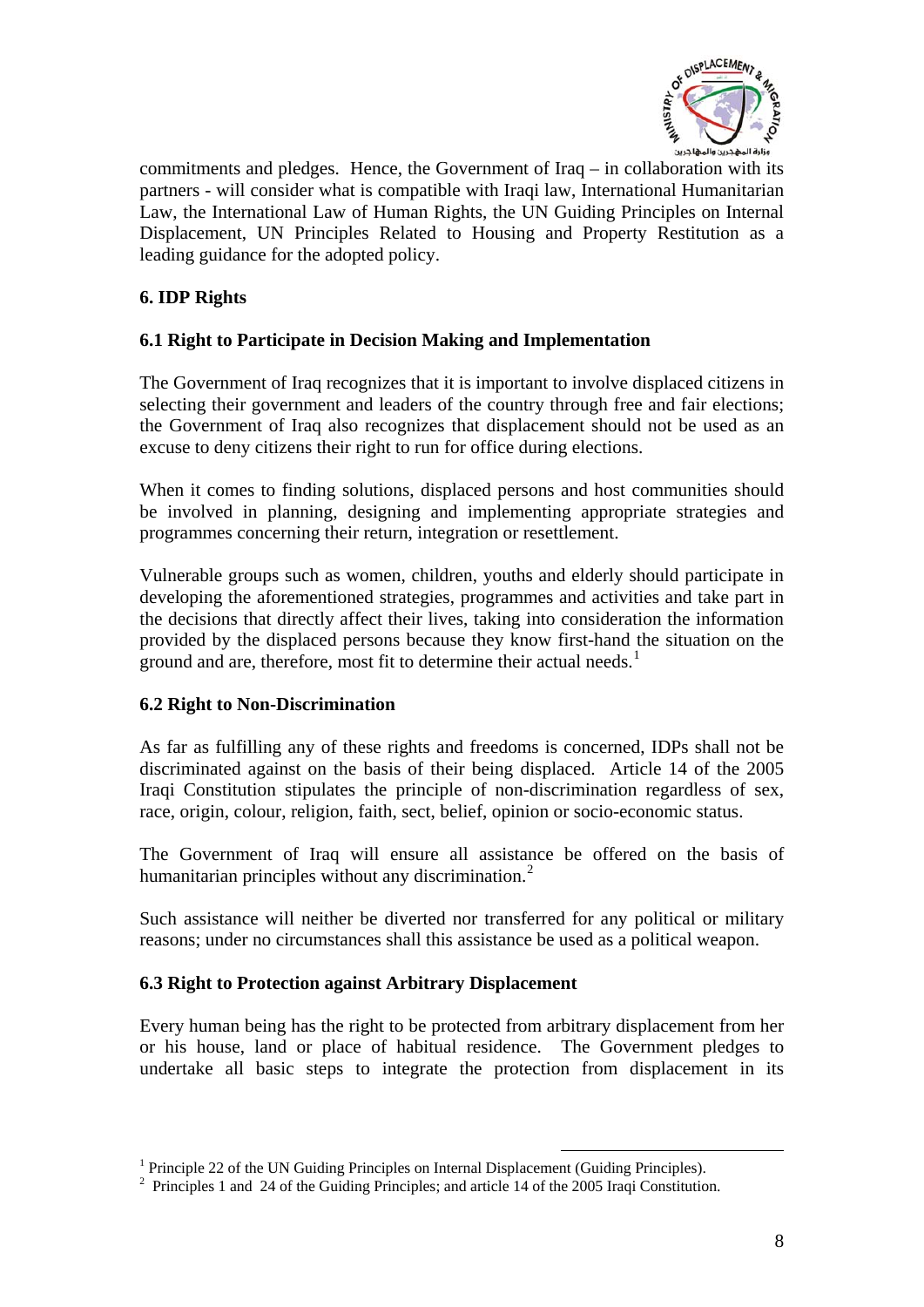

<span id="page-8-0"></span>legislation including the prohibition of forced eviction, destruction of houses and agricultural areas and expropriation or confiscation of land.<sup>[3](#page-8-1)</sup>

#### **6.4 The Legal Status and Official Recognition as IDPs**

The Government of Iraq commits itself taking all official measures to facilitate the registration of the displaced persons whether they are in urban or rural areas or camps. The Government shall issue all necessary documentation to IDPs so that they can enjoy their legal rights; such documentation includes passports, personal IDs, birth, marriage and nationality certificates, and professional licenses.<sup>[4](#page-8-2)</sup>

#### **6.5 Right to Property Protection and Compensation**

The Government of Iraq guarantees the displaced persons their rights to property, ownership and compensation of property in case of displacement, demolition or destruction. All displaced persons will have the right to reclaim any housing and/or land and properties they might have been arbitrarily or unlawfully deprived of; or they shall have the right to compensation for any housing and/or land and property that cannot be practically reclaimed as decided upon by an independent and impartial commission to be formed for this purpose.

Persons who were deprived of their homes shall have the right to have their property returned, and the Government and all its security and military apparatuses shall respect this right. The Government shall reserve the right to develop policies for the allocation of lands in order to provide durable solutions for IDPs, including devising policies for the purpose of constructing housing compounds for IDPs and returnees who do not own any land. According to the circumstances, such policies might involve the payment of adequate compensation.<sup>[5](#page-8-3)</sup>

#### **6.6 Right to Social Care**

Overall, displaced families may suffer adverse psychological effects caused by the acts of violence committed against them and which forced them into displacement in the first place. Therefore, the state has to form social care teams to check on these families and follow up on their conditions with particular emphasis on the youngsters since such events will remain present in their memories. Such check up visits should be periodical as the social work should compliment other efforts in order to arrive at a common understanding of the needs of these displaced families to offer them the best services possible.<sup>[6](#page-8-4)</sup>

1

<span id="page-8-1"></span><sup>&</sup>lt;sup>3</sup> Principles 6, 10 and 29 of the Guiding Principles, articles 17.2 and 23.1 and 2 of the 2005 Iraqi Constitution.

 $^{4}$  Principle 20 of the Guiding Principles; articles 18.1 and 3.a of the 2005 Iraqi Constitution.

<span id="page-8-3"></span><span id="page-8-2"></span> $5$  Principles 7, 21 and 28 of the Guiding Principles, and articles 23.1, 2 and 3 of the 2005 Iraqi Constitution.

<span id="page-8-4"></span><sup>6</sup> Principle 18 of the Guiding Principles, and articles 29.1.b and 30.1 and 2 of the 2005 Iraqi Constitution.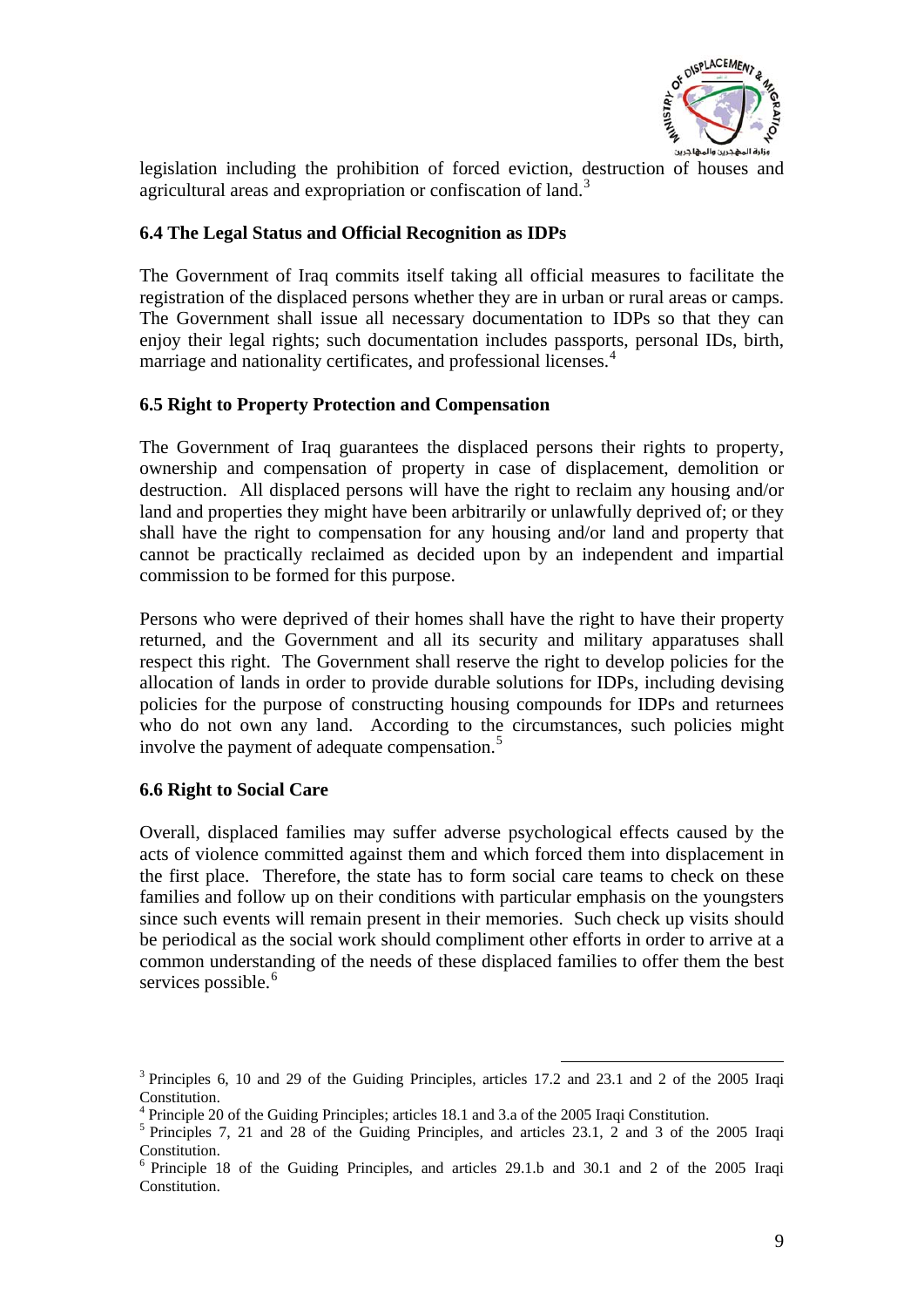

### <span id="page-9-0"></span>**6.7 Right to Health Care**

When it comes to full access of health care, displaced persons have the same rights as those enjoyed by other citizens. Every IDP, particularly pregnant women, children, persons with disabilities and those who suffer from chronic diseases have the right to access health care services. Special emphasis should be placed here on offering integrated health services to all IDPs, particularly to the poorest.<sup>[7](#page-9-1)</sup>

The Government of Iraq shall respect, protect and ensure this right as long as it is in line with applicable laws and legislation and as maintained within the Iraqi Constitution and international conventions and instruments that address this issue while factoring in the urgent nature of some IDPs' health conditions, particularly during and after displacement.

#### **6.8 Right to Freedom of Expression and Access to Information**

All persons, including the displaced, have the right to give or obtain information and thoughts; no IDP or organization shall be deterred from searching for or accessing any information.

The Government shall make the necessary efforts to make information available and notify IDPs of their right to access humanitarian and social assistance as well as to compensation they are entitled to. They shall also be notified of the options they have as far as durable solutions are concerned, apart from being given the necessary information on how to obtain required documentation and get legal assistance.<sup>[8](#page-9-2)</sup>

Important information that pertains to the displaced persons shall be disseminated through local and national government offices as well as in the local and national media; such information will also be accessible through community-based organisations/NGOs, mosques, information centers. The Government shall use these means to disseminate and enhance the concept of national reconciliation and dialogue among the sects and ethnicities. The Government also confirms that the media shall not be used as propaganda or to incite violence.

#### **6.9 Right to Freedom of Movement**

The competent authorities have the responsibility to ensure that the IDPs enjoy the right to move freely and choose their place of residence. It also includes the right to return and rehabilitate themselves in their places of origin or habitual residence, local integration or resettlement in other places in Iraq.

No person will be arbitrarily or unlawfully forced to remain within a certain territory, area or region, nor shall he or she be made to leave a certain land, area or region. The Government ensures that a person's freedom of movement and choice of place of residence will not be subject to any restrictions save those maintained by the law as

<sup>&</sup>lt;u>.</u> <sup>7</sup> Principle 19 of the Guiding Principles, articles 30.1 and 31.1 of the 2005 Iraqi Constitution.

<span id="page-9-2"></span><span id="page-9-1"></span><sup>&</sup>lt;sup>8</sup> Article 36.1 of the Iraqi Constitution and Principle 22 of the Guiding Principles.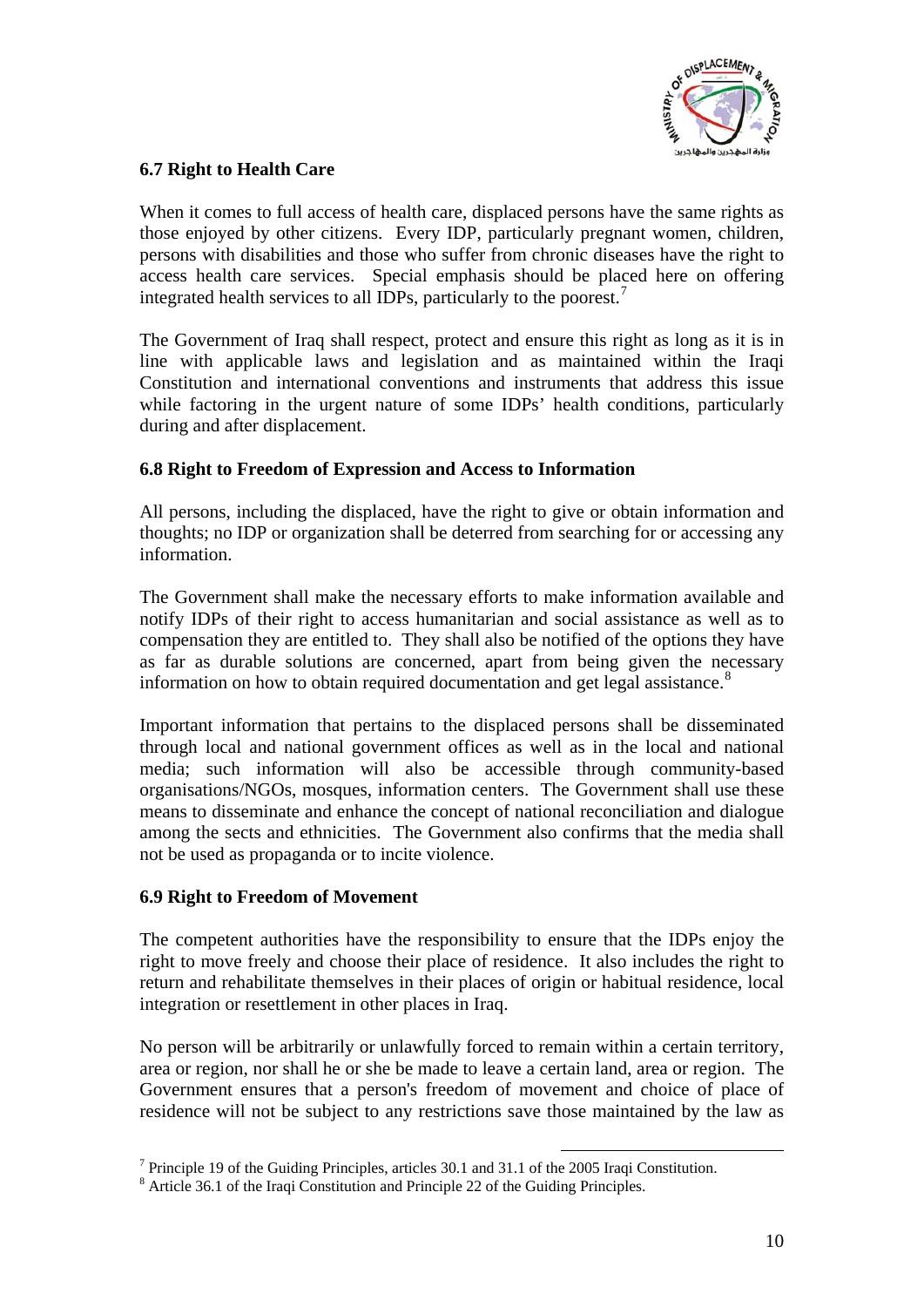

<span id="page-10-0"></span>they are deemed necessary for reasons pertaining to national security, public order or health, morals or other people's rights and freedoms.

The governorates and local authorities shall not prevent IDPs from residing in their areas, and they shall not create obstacles to that effect. The Government of Iraq realizes the consequences that resulted regionally from imposing internal obstacles on those who have been seeking safety.

# **6.10 Right to Family Unity**

The competent authorities will protect the integrity of the family and community. In this respect, special efforts will be made to trace and reunify unaccompanied minors with their families.

Those children who cannot be reunited with their families shall receive care in their original communities. The relevant authorities will facilitate inquiries made by family members and co-operate with the work of humanitarian organizations engaged in assisting family reunification.

Given the importance of family unity, mechanisms will be established which permit husband, wife and family members of different nationalities to stay together as families during and upon return.

Displaced persons have the right to obtain information on the destiny of their missing relatives including the children who were separated from their parents during displacement; the Government shall provide the required information needed in this  $regard.<sup>9</sup>$  $regard.<sup>9</sup>$  $regard.<sup>9</sup>$ 

#### **6.11 IDP Families' Right to Rehabilitation and Job Opportunities**

IDPs have the right to access job opportunities without being discriminated against on grounds of their being displaced or on the basis of religion, ethnicity or sect while taking into consideration the needs of IDPs and the host communities, and ensuring equal access to work and services.

Jobs of IDPs who were former state employees shall be transferred or relocated to the new place of displacement or necessary efforts shall be made to find them alternative government jobs. In all circumstances, IDPs' pension benefits as well as other entitlements shall be transferred to their new locations without delay.

#### **6.12 Right of Having the Needs of Persons with Special Needs Met**

Persons with special needs are the ones who suffer from mental or physical disabilities, such as the blind and persons who suffer from physical impairment in their upper or lower limbs. It is possible that some IDP families might include members with special needs who meet the above mentioned definition. As the name

1

<span id="page-10-1"></span><sup>&</sup>lt;sup>9</sup> Article 42.1 and 2 of the 2005 Iraqi Constitution, and principles 14 and 15 of the Guiding Principles.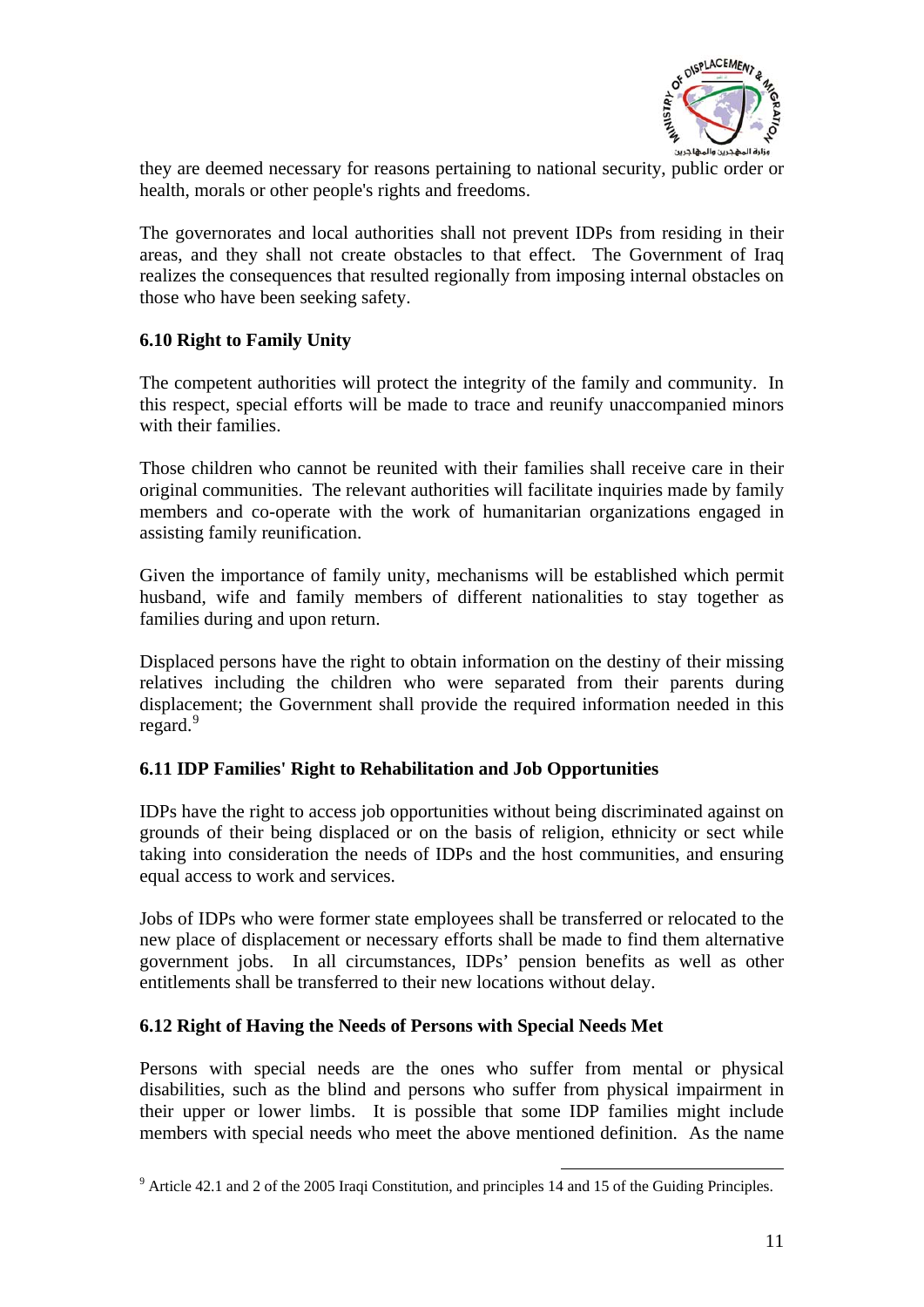

<span id="page-11-0"></span>suggests, these are people who have special needs that might sometimes be costly to attend to. In case of IDP families, it will be difficult for them to provide for the needs of that group since they are families that already have difficulties in accessing and attending to their own normal needs. Hence, this group's life will be jeopardized. It has become necessary to develop swift mechanisms to identify and classify those needs due to their big variation from one family to another given the cases in each household; classifying them in groups would facilitate offering services to this group. $10$ 

#### **7. Meeting the Needs of IDPs and Returnees[11](#page-11-2)**

The needs of IDPs and returnees should be addressed based on the international "Sphere" standards<sup>[12](#page-11-3)</sup> that emphasize the need to meet the basic needs of life according to the minimum level of assistance that the Government or civil society actors can offer to Iraqis who are displaced inside or outside Iraq. These basic needs include the following: food, shelter, potable water, sanitation, health care and education.

What follows is a description of the nature of the needs of Iraqi IDPs:

# **7.1 Food**

Given the nature of displacement and the adverse impact on the IDPs' economic conditions in terms of having to leave work, becoming unemployed and losing the monthly income, people's diets are disrupted and important nutritional sources are lost. Likewise, even the food ration system (PDS) that guarantees every person a specific ration becomes almost absent as a monthly source of food due to displacement. Activating the food ration card system (PDS card) for IDPs faces many obstacles; losing the card itself and difficulty in accessing areas where eligible PDS beneficiaries are staying due to violence and deterioration of the security situation as well as fear of being endangered if IDPs return to their places of origin. Many IDPs who moved from one governorate to another were not able to transfer their PDS food ration card registration to their new areas of displacement. Administrative requirements such as having to return to one's place of origin to obtain required documentation make it difficult for IDPs to return and transfer the registration of their cards knowing that they originally had to leave the area due to security conditions.

The following activities are recommended to mitigate the issues concerning food outlined above:

1

<sup>&</sup>lt;sup>10</sup> Article 32 of the 2005 Iraqi Constitution.

<span id="page-11-2"></span><span id="page-11-1"></span> $11$  These mechanisms do not need new law to be promulgated as they fall under the mandate and jurisdiction of his Excellency, the Prime Minister as stipulated in article 77 of the Constitution in addition to the cooperation and assistance of other entities and bodies. There are also proposals left to the discretion of the nationally elected Government to implement them fully or in part, or to add other suggestions; these are already part of the ministries' and official agencies' mandate, including MoDM and the Cabinet-formed IDP Ministerial Committee.<br><sup>12</sup> A set of international standards relating to relief persons exposed to crises or disasters; such

<span id="page-11-3"></span>standards represent the minimum level of humanitarian needs which must be provided to such individuals.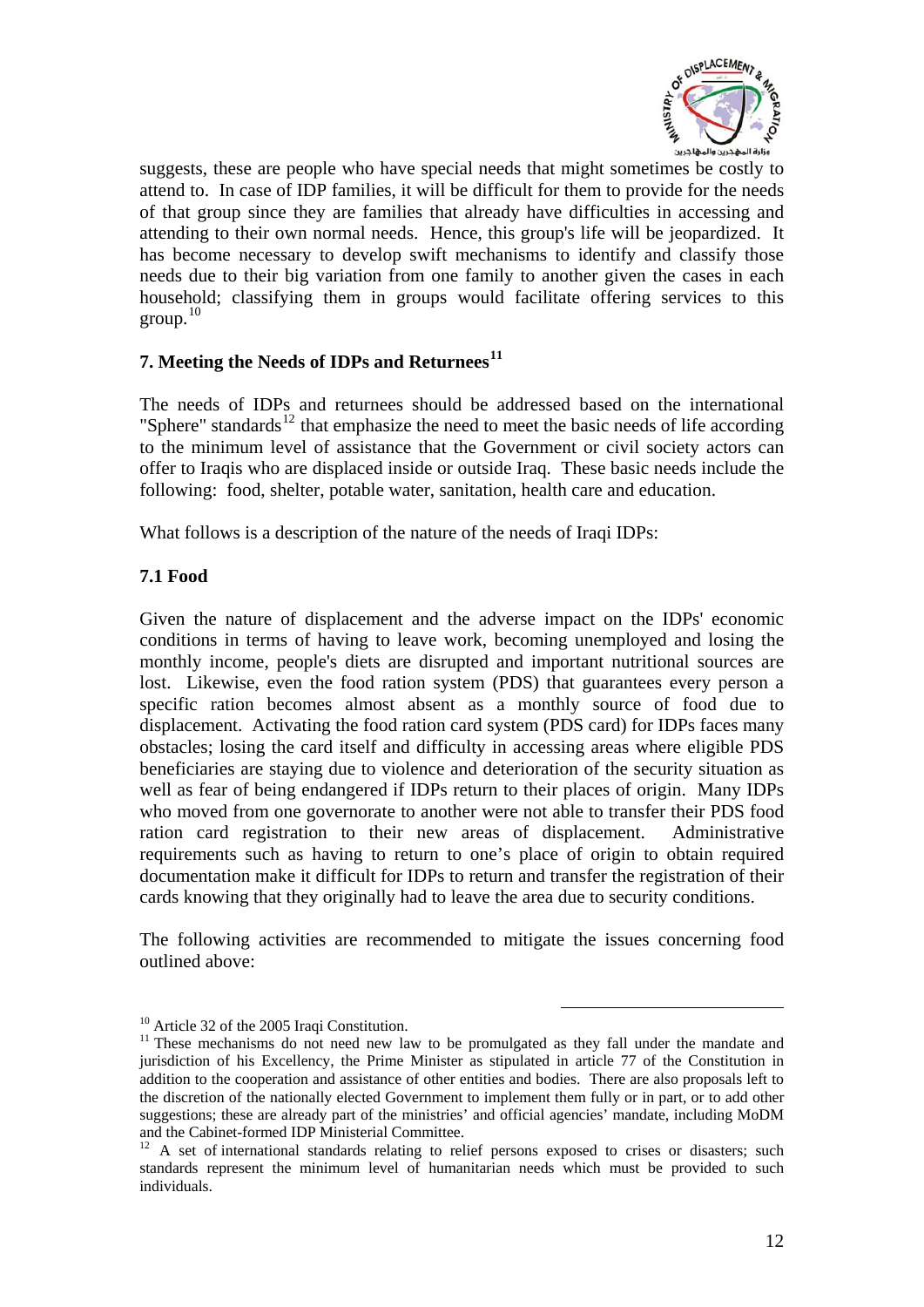

- <span id="page-12-0"></span>yWork towards providing the necessary facilitation needed to transfer the PDS food ration card from one governorate to another and upon return.
- Coordinate the work of MoDM and the Ministry of Trade to ensure that IDPs receive their PDS rations in their places of displacement.
- Coordinate with the Ministry of Finance (MoF) to provide adequate funding to meet key food items and other needs.
- yHave government actors or bodies establish official relief centers that provide specific and regular food rations.
- The Government to take feasible measures to ensure delivering such services in a timely fashion and through secure means by facilitating free exchange of products.
- Coordination between government bodies and humanitarian agencies capable of distributing food items as a stop-gap measure to displaced persons before they are enrolled in the PDS in their place of displacement.

#### **7.2 Shelter**

The displacement that Iraqis suffered from has created many adverse effects that caused many families to leave their homes and move into camps, abandoned buildings and other settlements (such as camp-like areas and residential compounds) or moving in with their relatives. IDPs also suffered from lack of stability and inability to live in suitable accommodation due to the high costs they had to bear to keep their families safe and alive. On many occasions, IDPs had to live in over-crowded settlements and camps that lack the very basic standards of services.

The Government of Iraq recognizes that shelter remains the most serious challenge and that it is a priority concern for those who left their homes. Some areas have become so overpopulated that they can no longer provide the basic needs as a result of the limited capacity of infrastructure to deliver basic services such as water, sanitation, electricity.

The scale of the problem can be understood once it is recognized that such places cannot be appropriate settlements or provide adequate housing; IDPs must have sufficient financial means to find appropriate housing or at to at least plan to. However, with their monthly income gone, IDPs face a great dilemma where they have either to give up and take whatever low standard housing is available, or work to obtain money by any means possible, so as to provide for decent housing.

The following activities are recommended to mitigate the issues concerning shelter outlined above:

- Various government actors, UN and other agencies should collaborate to overcome this problem through constant coordination to locate the most suitable locations for IDPs to reside and provide appropriate land to build temporary camps and settlements.
- Explore alternative means to provide temporary housing for IDPs and homeless returnees by preparing places for them to stay with friends, relatives and others in order to mitigate the impact of the problem.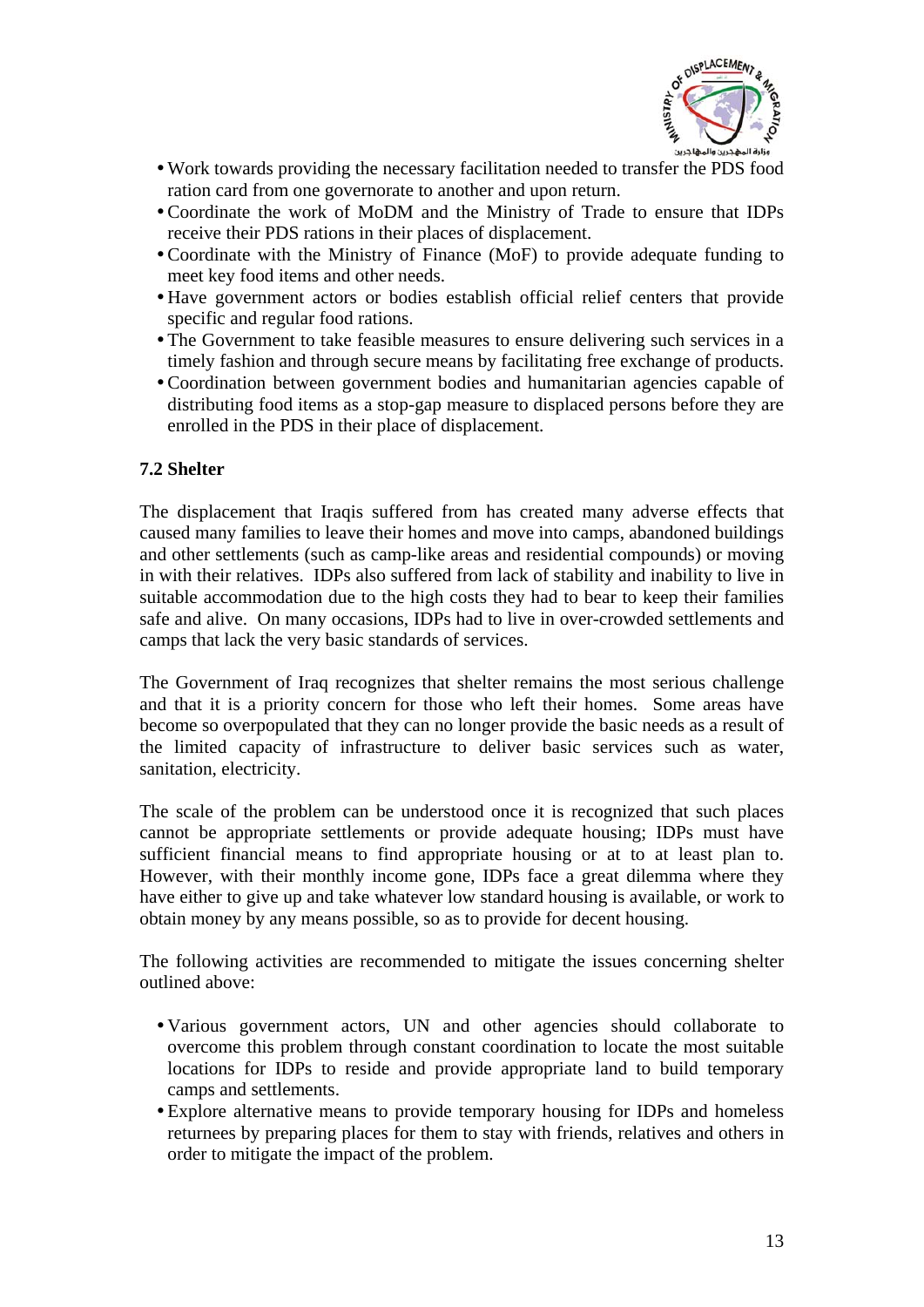

- <span id="page-13-0"></span>• Develop and adopt an appropriate mechanism by the government to provide rent allowances for IDPs and returnees who are incapable of meeting their financial obligations due to the hardships they are undergoing.
- Develop a social housing policy that addresses the needs of IDPs and returnees, particularly those who have no land or home and are thus susceptible to becoming homeless.
- Develop a policy to control rent costs and follow up on IDP returnee tenants to identify their basic needs and financial ability to pay rents.
- Work to develop a programme to ensure that IDPs obtain decent housing and that they are not evicted from state or private-owned housing without offering them an alternative solution.
- Develop a database of the IDPs' former and current housing places, document their properties to guarantee their rights and take into consideration the possibility of handing back property occupied by others to their original owners.
- Provide adequate support and alternative housing for IDPs who currently reside in public buildings or those who have illegally built their own homes on publiclyowned land and are threatened with eviction.

# **7.3 Health**

The conditions IDPs live in, lack of food and potable water and other factors lead to a variety of health problems, particularly for women and children. An additional factor is that the new places they moved to lack the necessary health infrastructure; as a result, large groups of IDPs suffer from diseases, epidemics and serious and chronic illnesses that are expensive to treat. The assistance and aid provided in this regard is insufficient and does not correspond to the health needs of IDPs.

The following activities are recommended to mitigate the issues concerning health outlined above:

- The Ministry of Health to oversee the provision of proper healthcare to IDPs, and improve the health services offered in places where IDPs stay so as to best serve them, as well as the returnees and host communities.
- Establish a special emergency health programme for the community in general and pregnant women in particular who, alongside their children, require nutritional care and vaccination.
- yEstablish emergency health plans and make available material and medical supplies and procedures in case of disease and epidemic outbreaks.
- yEstablish social and psychological counseling programmes, particularly for individuals who suffer from depression and psychological and neurological diseases, and create conducive healthy and psychological circumstances to boost the morale of families that have members who suffer from such diseases; such programmes should serve both the IDPs and host communities.

#### **7.4 Education**

As a result of displacement, many displaced persons were prevented from accessing educational facilities either moving to areas where no schools or universities are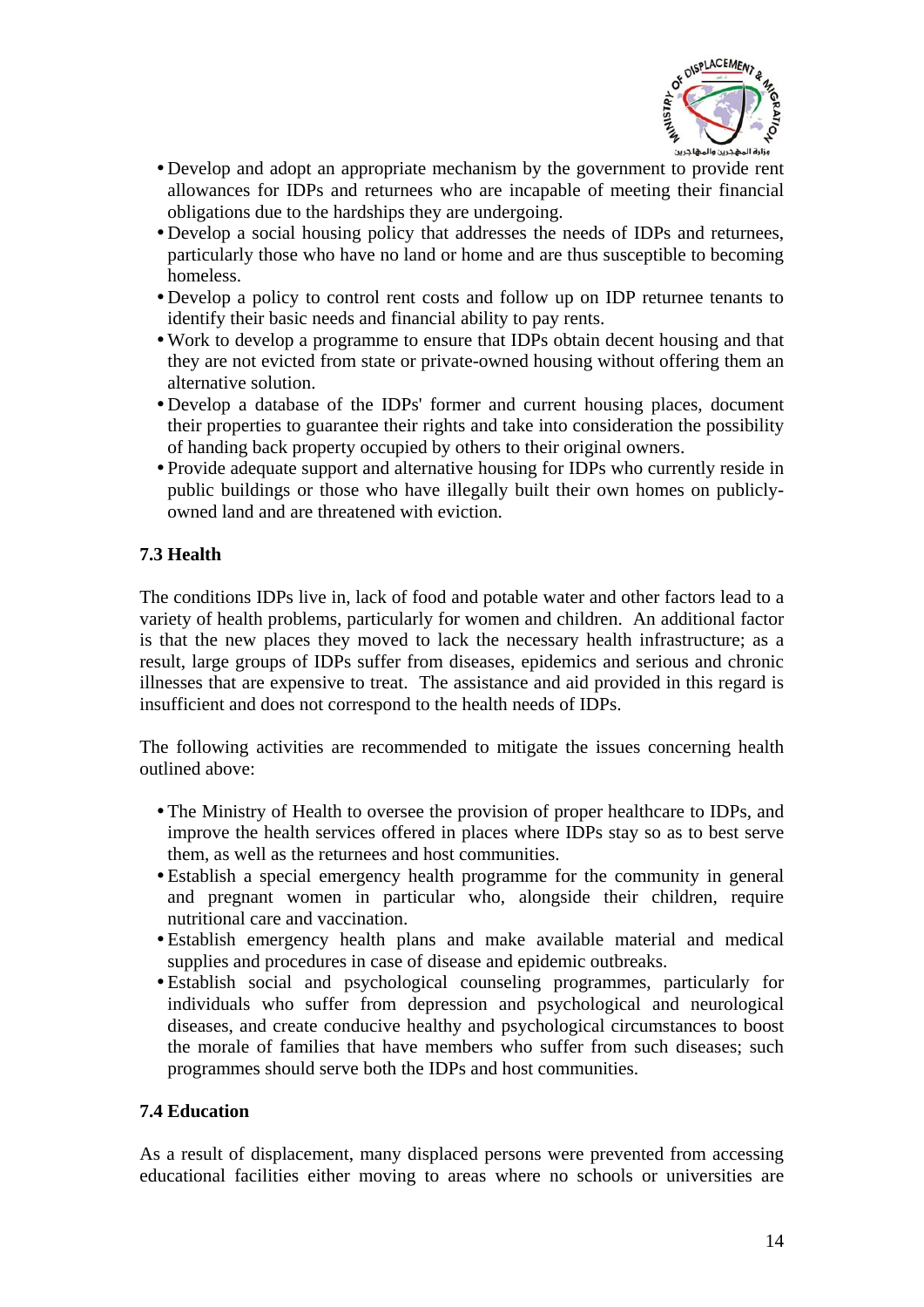

<span id="page-14-0"></span>available or due to lack of money or inadequate state capacity to providing the schools and materials needed. Such a situation has resulted in poor educational performance among many IDPs. Others who are displaced abroad suffer from high tuition fees for schools or universities.

The following activities are recommended to mitigate the issues concerning education outlined above:

- IDP children have the right to enjoy the same opportunities that are the privilege and freely accessible to other children.
- Establish a flexible programme in line with the Minimum Standards for Education in Emergencies, Chronic Crises and Early Recovery (INEE) in the field of education by which no IDP student should be denied access to school for any reason; even when IDP students have not regularly joined schools in their places of residence, they should be enrolled and assisted to obtain all needed documentation.
- The government should provide the funds needed to support educational programmes in addition to the streamlined ones to deal with displacement; it should coordinate with MoDM, Ministry of Education and Ministry of Higher Education to consolidate their work as part of the national efforts to solve the problem.
- yEstablish local educational programmes and awareness activities that encourage IDP parents to enroll their children in school and learn.
- Prepare high-level coordination programmes to provide all basic requirements needed for the success of such procedures, especially in terms of materials, documentations, alternative documents, as well as alternative and temporary schools.
- Facilitate the reintegration of children upon returning to their former schools.
- Implement and improve the procedures to recognize certificates that students have earned abroad as well as those of professors/teachers who received their training there.

#### **7.5 Water and Sanitation**

The issues surrounding displacement have been compounded due to the lack of access to basic services, particularly to water, power and sanitation services. This suffering was further complicated due to the deteriorating security situation, including targeted attacks by pillagers/looters and saboteurs and damages incurred as a result of military operations that destroyed the infrastructure of water, power, electricity and sanitation networks. Consequently, large areas and IDP populations were cut off from sanitation, water and power grids.

The following activities are recommended to mitigate the issues concerning water and sanitation outlined above:

yBuild the capacity to make clean water and sanitation available for IDP populations through allocating the required funds and expanding and developing water and sanitation projects.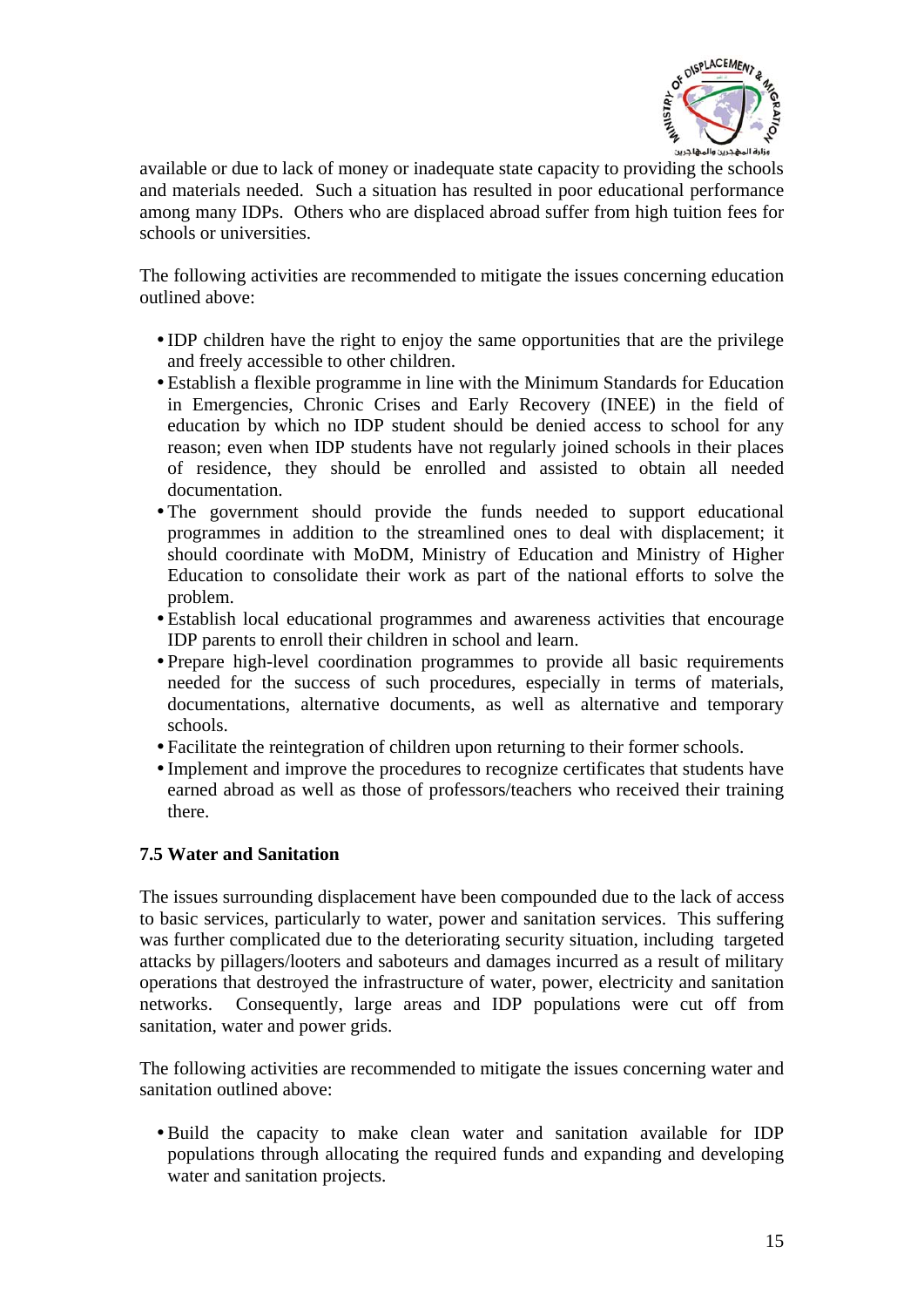

- <span id="page-15-0"></span>• Repair and expand water and sanitation networks in areas that witnessed an increase in population as a result of the influx of IDPs.
- Collect and dump garbage in appropriately designated places.
- Raise awareness on health issues.
- As part of planning for the return, ensure that return areas have access to potable water and sanitation facilities.

#### **7.6 Social Protection and Safety Nets**

Social protection is a key system that proves to be even more important for IDPs in their areas of displacement, particularly when it comes to employment programmes for those who have no monthly income or cannot access their benefits. Activation of the social protection system is required to assist and provide services for those with special needs, elderly and other vulnerable categories among IDPs.

The following activities are recommended to mitigate the issues concerning social protection and safety nets:

- Establish joint coordination programmes between MoDM and the Ministry of Labor and Social Affairs in the area of social protection; such programmes should be flexible to include IDPs and provide them with social protection and employment services regardless of their place of residence.
- Allocate required funds to support social programmes, adopt monitoring systems of performance and include in theses services all sectors, groups and areas where IDPs stay in or move to.
- Ensure that IDPs and returnees access their social rights and benefits regardless of their location of displacement.

#### **7.7 Employment**

After moving to new areas, IDPs unemployment becomes more common especially for those that were previously self employed. As it becomes difficult for IDPs to find new jobs, unemployment and poverty rates increase in these areas. Inflation and unemployment have impacts on the host communities in general. Finding new job opportunities for those previously self employed is one key requirement for the successful management of internal displacement and the reduction of the increasing financial burden, especially if the displacement is a protracted one.

 The following activities are recommended to mitigate the issues concerning employment outlined above:

- Facilitate the granting of loans to set up small enterprises.
- Develop IDPs' skills by involving them in labor-market-oriented training courses.
- y Facilitate the transfer, appointment and secondment of IDP employees in departments of the same ministry or among the various ministries.
- y Provide IDPs and returnees with information on social and employment programmes in their areas of displacement or upon return.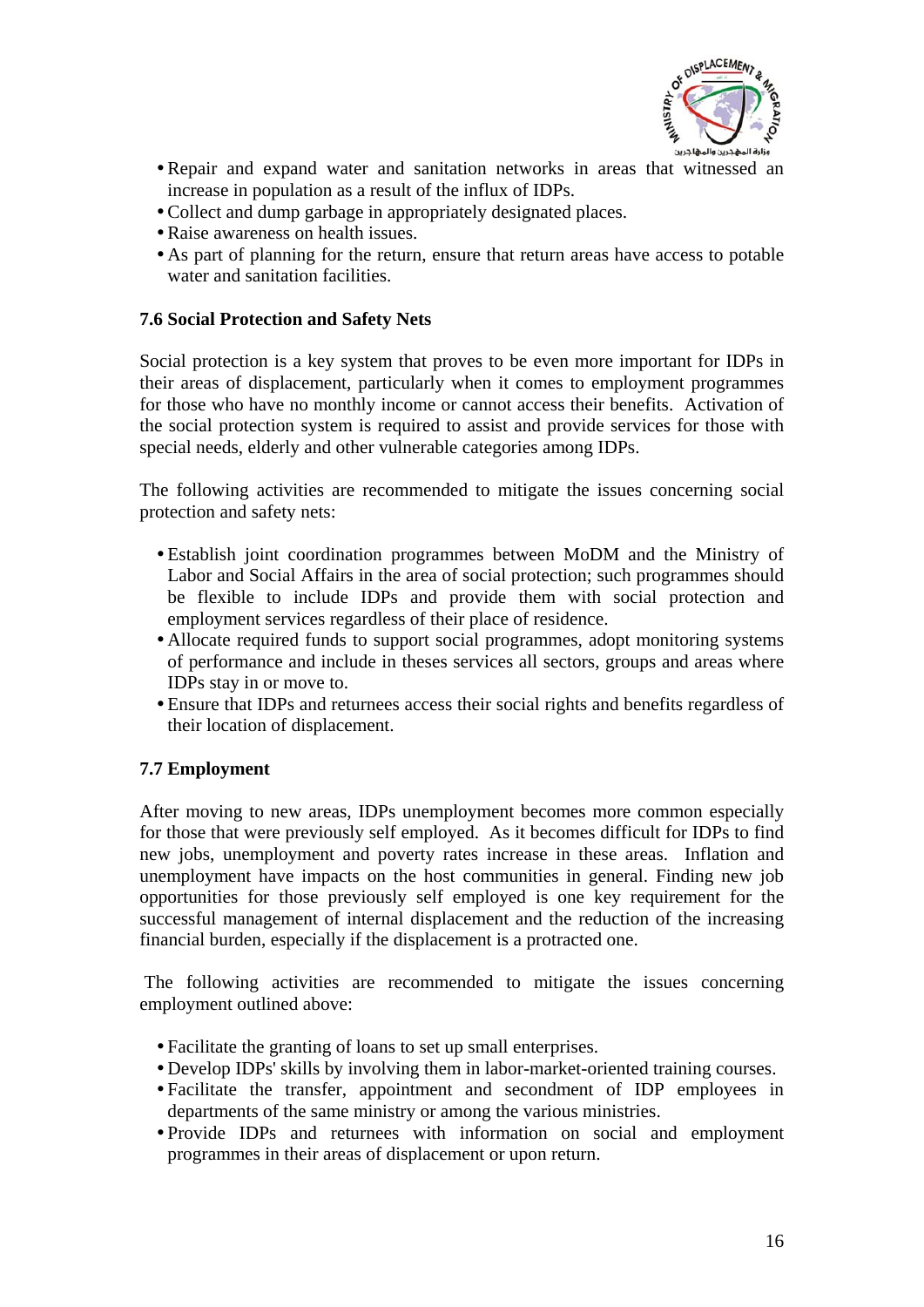

- <span id="page-16-0"></span>• IDPs and returnees in rural areas who wish to farm should receive the necessary means such as land, seeds, fertilizers, tools, poultry, cattle and, if necessary, provision of assistance from those with agricultural experience and skills.
- yDevelop and implement procedures to recognize professional certificates and diplomas acquired abroad.

#### **8. Conclusion**

The demographic upheaval experienced by Iraq in recent history has impacted every facet of Iraqi society and disrupted family and community bonds at all levels. The widespread and protracted displacement has had adverse effects on the right of Iraqis to access basic services.

Within such a context, the National Policy on Displacement provides a framework for the rights of displaced Iraqis before, during and after displacement as enshrined in the Iraqi Constitution and national and international laws, and signals the Government of Iraq's intent to ensure that every displaced Iraqi is guaranteed the same human rights and access to assistance and services as the rest of the Iraqi people, while working towards durable solutions for the displaced.

In order to address the needs of IDPs and returnees, the Government of Iraq will mobilize the necessary resources domestically and, where needed, internationally. Equal access of IDPs and the rest of the population to services and assistance shall be ensured without any discrimination. In this respect, the internationally accepted "Sphere" standards will be applied as a minimum when offering assistance.

The Government of Iraq is committed to exert all available efforts throughout all ministries to respond to any human rights violations; it shall take all necessary measures to ensure the implementation of the National Policy in its entirety. The National Policy on Displacement will guide the Government of Iraq to allow for the return of IDPs and refugees in safety and dignity. In particular, it will give special attention to the issue of protecting IDP and returnee women and children as well as other vulnerable groups from all types of exploitation and violence.

Further, the Government of Iraq will strengthen its judicial and administrative system to be able to respond to the requirements of IDPs and returnees. As part of this, the Government of Iraq will strengthen and enhance the role of the Ministry of Human Rights (MoHR) or a national human rights committee.

Through the Committee of National Reconciliation and other channels, the Government of Iraq will encourage reconciliation and dialogue among IDPs, returnees and the host communities in order to reduce tensions and minimize the potential for violence and to build a society based on understanding, tolerance and acceptance during and after displacement.

The National Policy on Displacement outlines the major themes, pillars and rights that have to be approved and supported by all stakeholders to ensure the creation of an Iraqi society that is able to protect and serve all of its members on an equal basis.